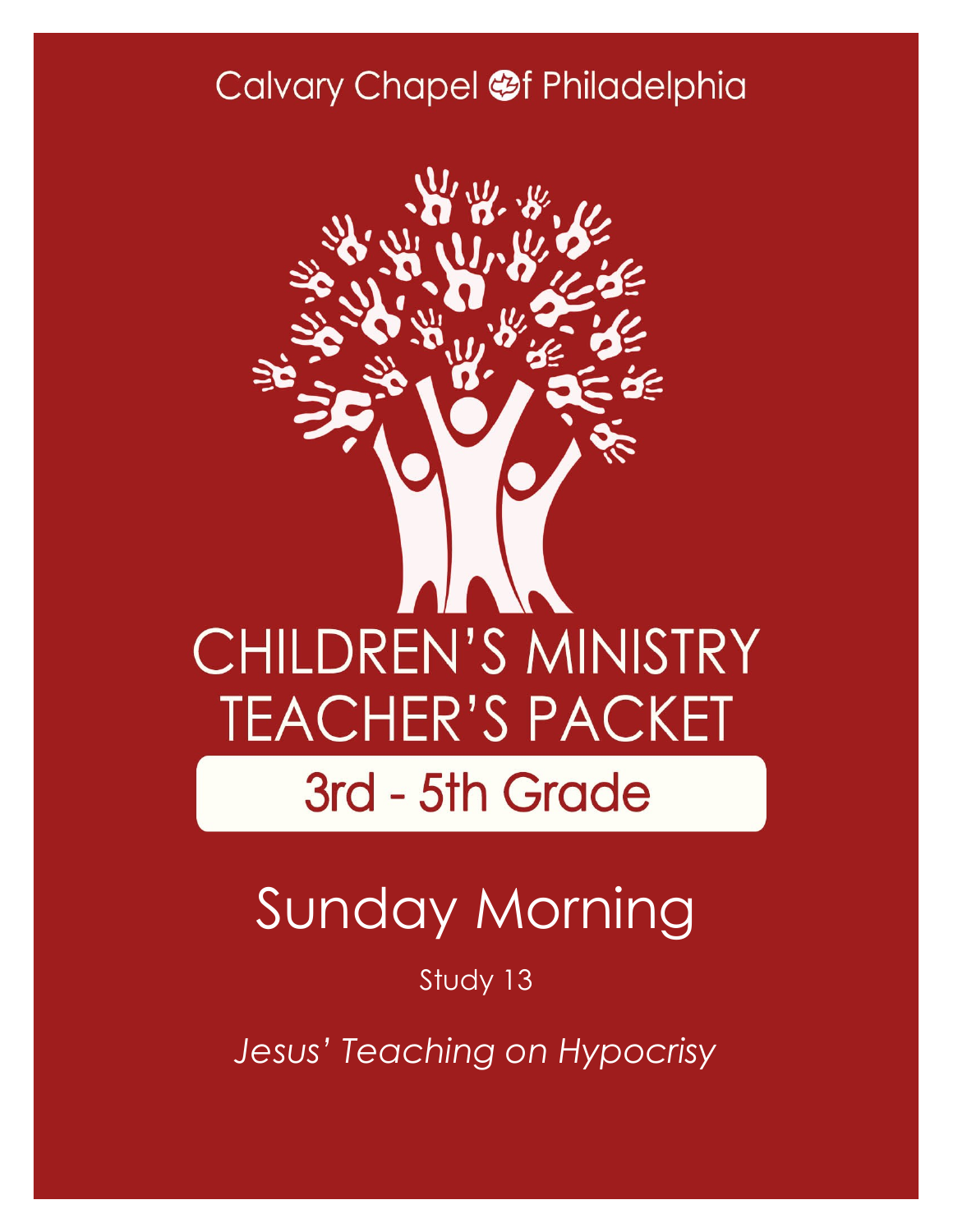#### Jesus' Teaching on Hypocrisy

The Objective is the key concept for this weeks lesson. It should be the main focus of the study

These are the key verses that you will find helpful in teaching your study this week. The "Main passage" is the basis of the study, where the other verse support the objective of the lesson.

There is a memory verse for the students that relates to every study. If a student can memorize the verse for the following week you may give them a prize from the "reward box" found on your cart.

An introductory activity or question that will settle the class, draw their attention to the study and prepare their hearts for God's Word.

**Objective This lesson will warn the students about the dangers of hypocrisy by using Jesus' teaching in Luke 12:1- 12.**

**Key Verses** Luke 12:1-12—Main Teaching Passage Romans 10:9 Luke 11:39

#### **Memory Verse** - Romans 10:9

"That if you confess with your mouth the Lord Jesus and believe in your heart that God has raised Him from the dead, you will be saved."

#### **Hook**

Review last week's memory verse, James 5:16.

On your cart should be a cup that is clean on the outside but dirty on the inside. Pour some water into the cup and invite the students to have a drink. When they refuse, point out that the cup looks clean on the outside. Please do not actually allow a student to drink from the cup.

In Luke 11:39, Jesus compared the Pharisees to such a cup because of their hypocrisy. Today, we will see him explain this idea a bit more.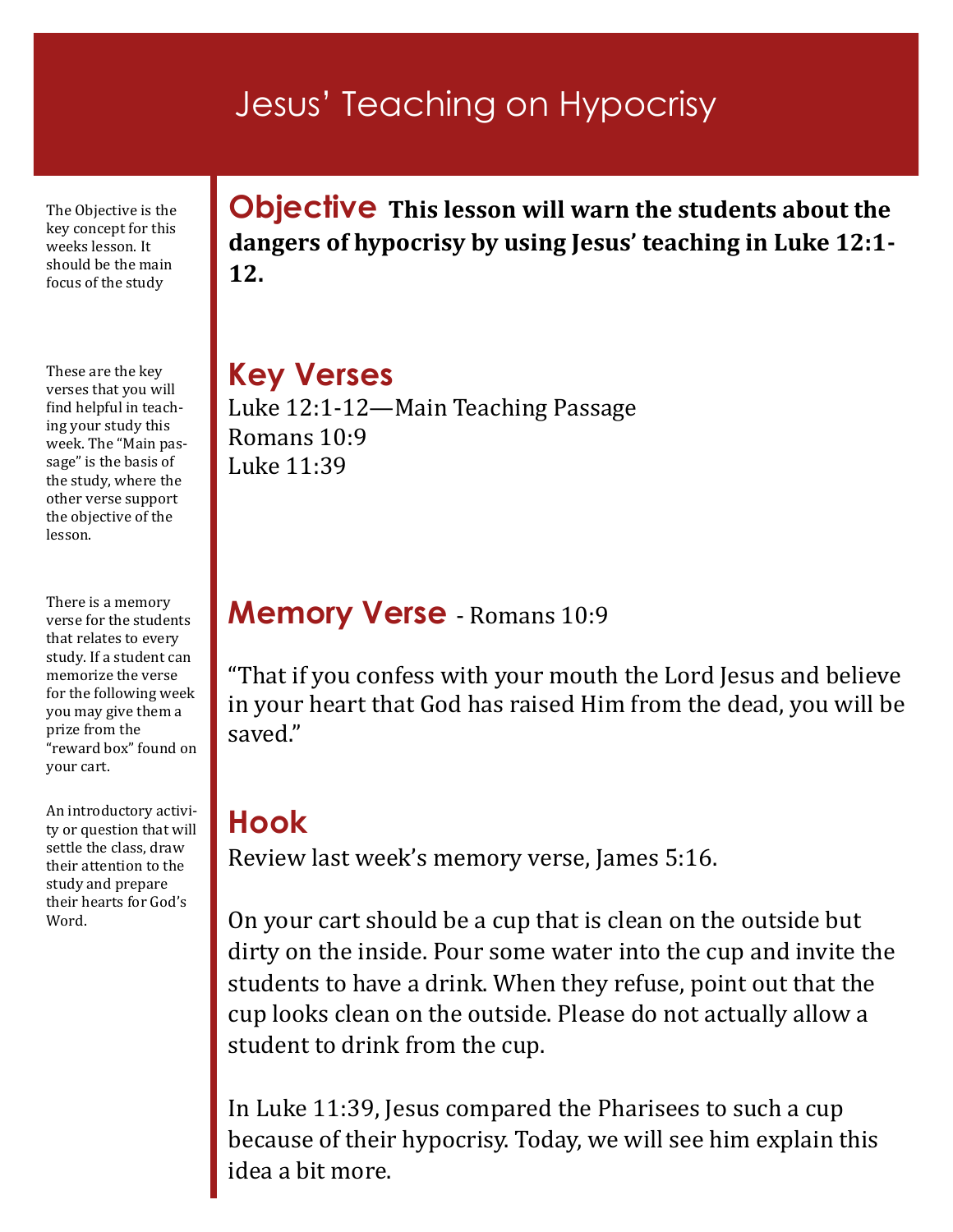What does the Bible say? This is where we will read a passage or series of passages that teach on the subject of the day.

## BOOK

In today's study, we again find Jesus teaching his disciples privately rather than targeting a large crowd. This time, his topic is hypocrisy. He referred to hypocrisy as "the leaven of the Pharisees" because, like leaven, just a little bit of hypocrisy can sneak into a person's life, but it grows until it consumes the whole life. Jesus said that hypocrisy, which is when a person tries to appear good and righteous but in reality lives in sin, will ultimately be revealed, because while we can fool men, God sees everything, and one day, He will reveal the truth to all. No one can fool God.

Next, Jesus addressed hypocrisy's root cause, the fear of man. People try to create a certain appearance because they are afraid of what others may think of them. Instead, Jesus said that we should be concerned with what God thinks of us. The worst man can do is kill us, but God can do far more. He holds our eternal destiny in His hands, deciding whether we will spend eternity in Heaven or Hell. However, God holding our lives in His hands should be a comfort, not a source of fear or distress. After all, God even cares for the sparrows, a bird that was so cheap in Jesus' day that five could be bought for a few dollars. If God takes care of each sparrow, we can trust that He will also take care of us, who are worth much more than sparrows.

Finally, Jesus presented the ultimate test of hypocrisy: will we acknowledge Him before men? If we are willing to tell people that we know and love Jesus no matter what they think, Jesus will acknowledge us in Heaven. However, those who deny Jesus and blaspheme the Holy Spirit will be denied before God and will not be forgiven. Acknowledging Jesus before others might be scary, but Jesus assures us not to worry. The Holy Spirit will tell us what to say when we are put in those situations. All we need to do is be willing to acknowledge God before men.

The interpretation/ exegesis of the passage. What does this passage mean? How does this passage apply to my life?

### $\overline{\phantom{a}}$

Throughout the Gospels, Jesus called the Pharisees out on a number of issues, but His most common problem with them is their hypocrisy. The Pharisees only cared about what man thought about them. They only cared about what they looked like from the outside. They did not care what they looked like on the inside. They would go out in public and pray great prayers or donate lots of money to the temple. They would fast often and make sure that everyone knew it. However, on the inside, their hearts were filled with wickedness and sin. They cared more about what man thought about them than what God thought about them.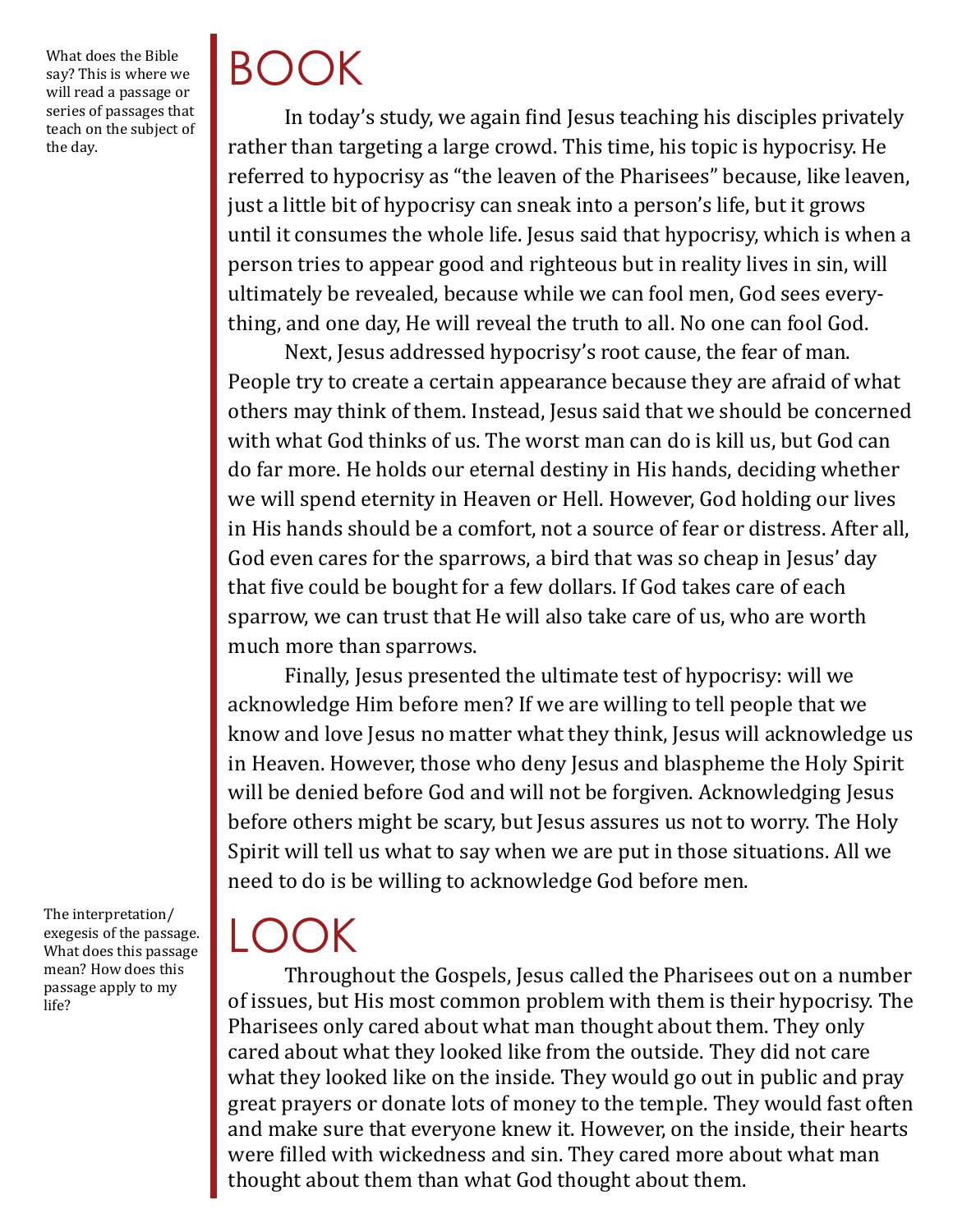### LOOK (Continued)

Today, hypocrisy is just as common as it was in Jesus' day, although it might look a little bit different. Hypocrisy today takes two common forms, although they share the same root: the fear of man. Usually, these two forms go hand-and-hand. Around believers, there is the challenge to be a religious hypocrite, someone who acts spiritual but really has no love for Jesus. Maybe they go to Sunday School every week, memorize verses, and know the books of the Bible, but on the inside they don't really care about Jesus.

The second form of hypocrisy is the person who claims to follow Jesus but will deny Him when they are around unbelievers. At church they might say they are Christians, but they will not admit it around non-Christian friends. In some countries, this could be out of fear of persecution. In countries like the U.S., they might fear being made fun of, losing friends, or being an outcast. Once again, these two forms of hypocrisy usually go together. When someone is more concerned about what people think about them than what God thinks about them, they will act how they think people want them to act, not how God wants them to act. Around Christians, they act like Christians, but around unbelievers, they try to deny Jesus.

Romans 10:9 gives two conditions for salvation: confessing Jesus with the mouth and believing in Him with the heart. These are also the two things that mark an unhypocritical life. Will I confess with my mouth that Jesus is Lord, or will I deny Him in front of unbelievers? Do I believe in Him in my heart, or do I only claim to love Jesus on the outside? Encourage the class to check themselves for any hypocrisy in their lives.

### TOOK

As a class, memorize Romans 10:9.

Have the students think of an area in their lives where they may be tempted to be hypocritical. Encourage them to pray about this area each day this week and aim to live for the Lord no matter what people think.

**Pray:** Ask God for strength to live an unhypocritical life. Pray that your class would fear God and not man.

**Parent Question:** What does it mean to be a hypocrite?

What is my response to this passage of Scripture? How should my life change according to what this passage teaches me? What are the practical things I can do throughout the week to make this true in my life?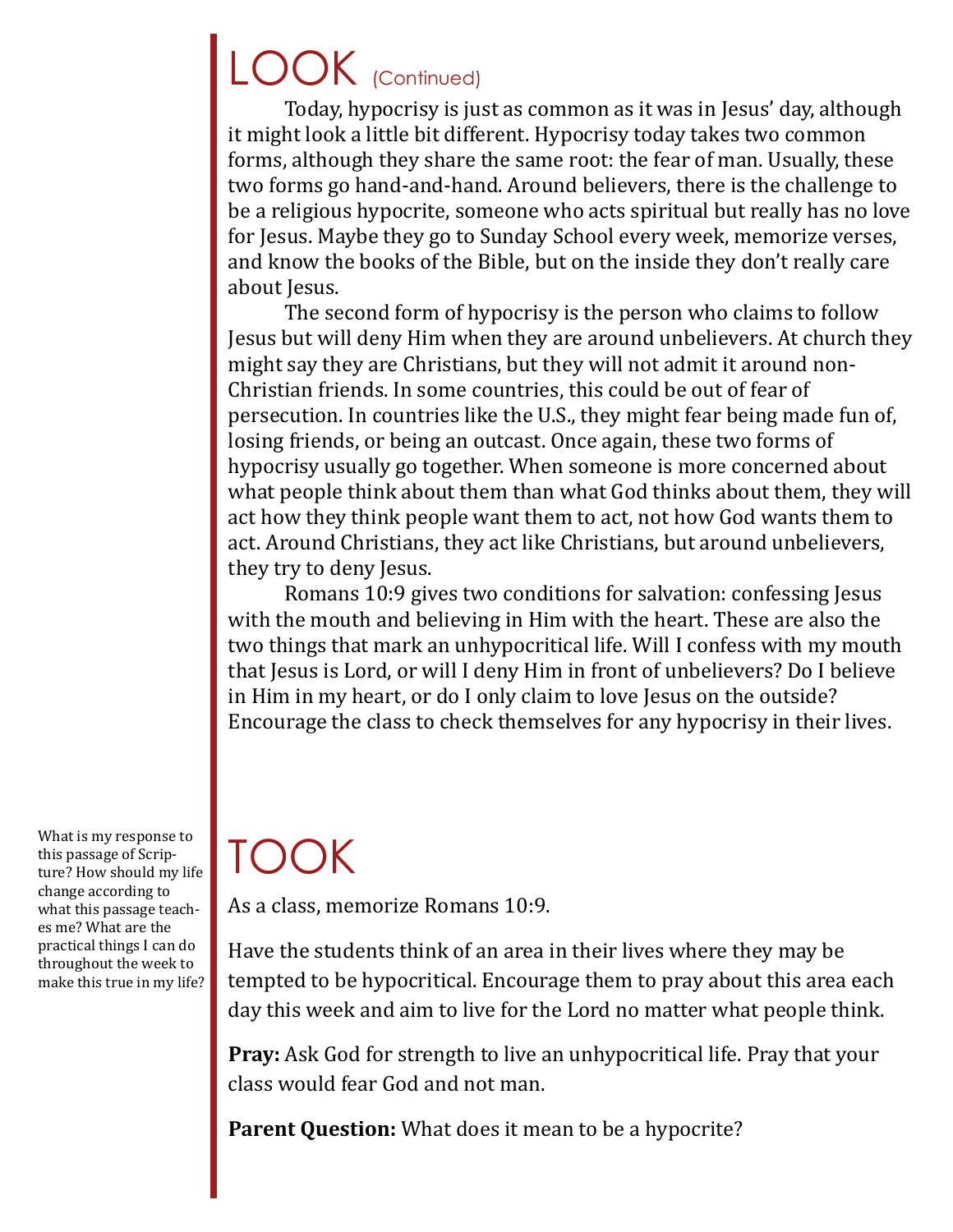## FURTHER STUDY

#### **Commentary on Luke 12:1-12 by David Guzik**

#### *Attitudes for Followers of Jesus*

A. The kind of attitude those who will face persecution should have.

1. (1-3) A warning to beware of hypocrisy.

In the meantime, when an innumerable multitude of people had gathered together, so that they trampled one another, He began to say to His disciples first *of all,* "Beware of the leaven of the Pharisees, which is hypocrisy. For there is nothing covered that will not be revealed, nor hidden that will not be known. Therefore whatever you have spoken in the dark will be heard in the light, and what you have spoken in the ear in inner rooms will be proclaimed on the housetops.

a. **Beware of the leaven of the Pharisees, which is hypocrisy**: Hypocrisy is like *leaven* in the sense that it only takes a little bit of it to affect a great mass. A little bit of hypocrisy can be like a little bit of strychnine.

b. Some think that the only way to avoid being a hypocrite is to never aspire to a higher standard. But this is dangerous both for ourselves and for society. We should aspire to a high standard, yet be honest about our difficulty in fulfilling that standard.

c. **For there is nothing covered that will not be revealed, nor hidden that will not be known**: The art of being a hypocrite depends on concealment, but one day all will be revealed. We can only be hypocrites before men, but never before God. He sees through the actor's mask we put on.

i. In 1985, a nationally known evangelist and preacher wrote a book condemning sin in America, especially sexual sin and pornography. Just a short time later, he tearfully confessed years of involvement in these very sins, and promised repentance-but was arrested for similar crimes again a few years down the road. His hypocrisy may have surprised many people, but not God. He knew all along.

2. (4-5) Do not fear persecution.

"And I say to you, My friends, do not be afraid of those who kill the body, and after that have no more that they can do. But I will show you whom you should fear: Fear Him who, after He has killed, has power to cast into hell; yes, I say to you, fear Him!"

a. **Do not be afraid of those who kill the body**: Hypocrites will always despise true believers, so these words concerning persecution fit in well. In addition, when Jesus spoke to these disciples of His about martyrdom and persecution, He knew that all of them-except John - would die martyr's deaths for Him.

b. **After that have no more that they can do**: All your persecutors can do is kill you, and God has ultimate power over the life and death of the believer. Therefore, we shouldn't fear our persecutors, but have a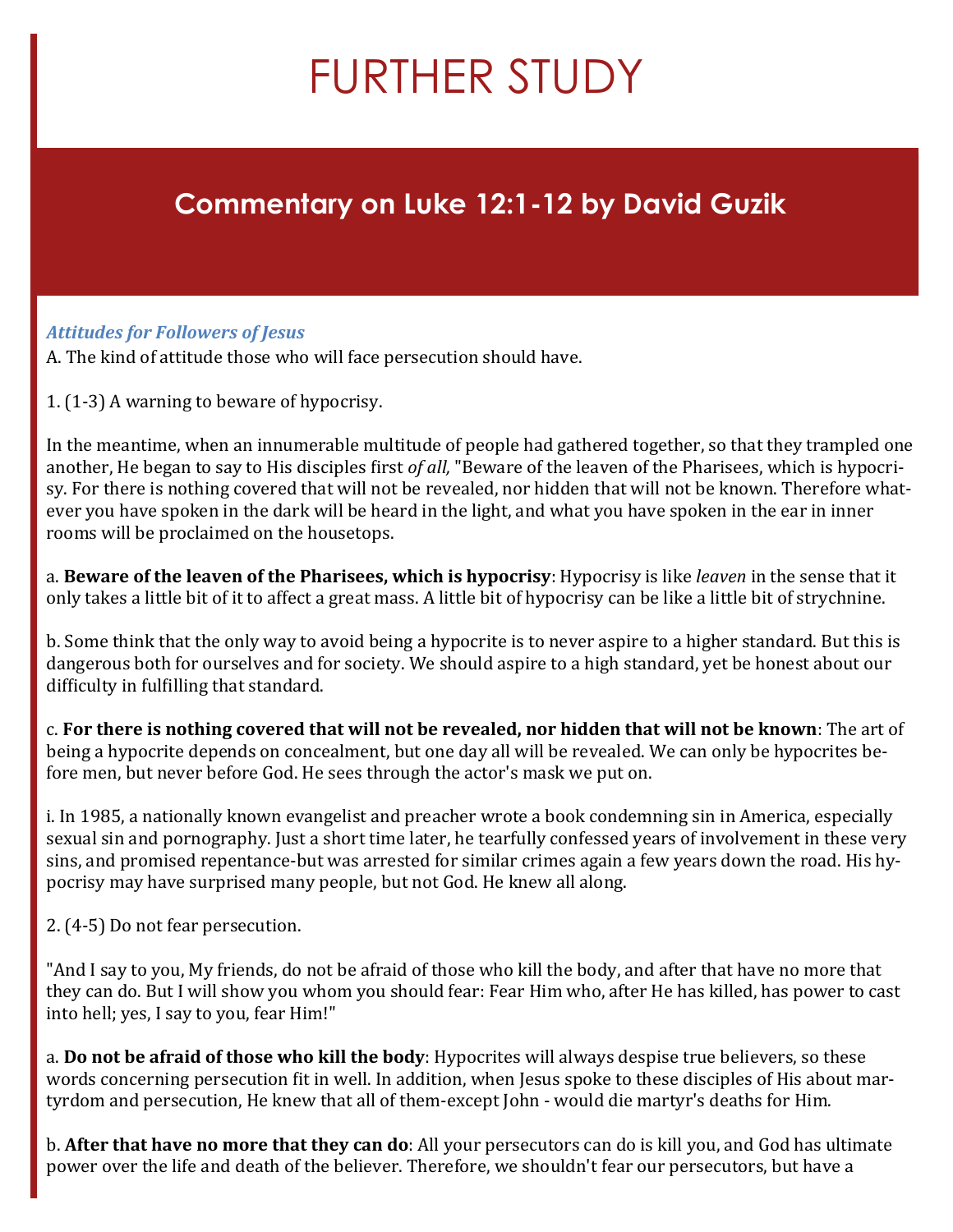healthy respect of God that makes us more concerned with obeying Him than any man.

c. There are literally millions of examples of people standing strong for Jesus through persecution. Following is the particular story of an Englishman named Rowland Taylor.

i. In a book first printed in 1890, John Ryle describes the death of Rowland Taylor, who was executed in England because he believed that priests could marry and that the bread and wine of communion did not become the actual, literal, body and blood of Jesus.

ii. On the last day of January 1555, Taylor appeared with two others before the Bishop of Winchester, and was charged with heresy and dividing the church. When they refused to change their minds, they were condemned to death. When condemned, they replied back to the Bishop, "We know that God, the righteous Judge, will require our blood at your hands, and the proudest of all of you shall repent this receiving again of Antichrist, and of the tyranny you now show against the flock of Christ."

iii. On February 4, Taylor was kicked out of the priesthood, and that night, his wife and son were permitted to eat dinner with him. After dinner they left, with much affection and tears. The next day, he was led out to Hadleigh to be executed, so that he would be burned to death in the city where he served as a pastor and in front of his congregation.

iv. When the left the London jail on the morning of February 5, it was still dark. Taylor's wife suspected he might be taken that morning, so she waited with her two daughters outside the jail. When she called out to him, the sheriff allowed her to come with her daughters for one last meeting with her husband. Rowland Taylor took his little daughter Mary up in his arms, while Elizabeth knelt with him and said the Lord's Prayer. They prayed together, then kissed and hugged, and Taylor said to his wife: "Farewell, my dear wife: be of good comfort, for I am quiet in my conscience. God shall raise up a father for my children." He kissed his daughter Mary and said, "God bless you, and make you His servant;" and, kissing Elizabeth, he said, "God bless you. I pray you all stand strong and steadfast to Christ and His Word." As he was led away, his wife called out, "God be with you, dear Rowland: I will, with God's grace, meet you at Hadleigh."

v. The journey from London to Hadleigh took several days, and all along on the trip, Rowland Taylor was joyful and merry, as if he were going to a banquet or a party. But on February 9, 1555, they came into Hadleigh. When they were still two miles from town, Taylor leapt off his horse and started on foot-but he was walking fast, almost as if he were dancing. The sheriff asked him how he felt, and he said, "Well, God be praised, good master sheriff, never better; for now I know I am almost at home … even at my Father's house... O good Lord, I thank You! I shall yet once before I die, see my flock whom You, Lord, know I have most heartily loved and most truly taught. Good Lord, bless them, and keep them steadfast in Thy Word and truth."

vi. When they came into Hadleigh, they put a hood over his head and came over a bridge. At the foot of the bridge was a poor man with five children, who cried out, "O dear father and good shepherd, Dr. Taylor, God help you, as you have many a time helped me and my poor children." The streets were crowded on both sides with people who wanted to see him; when they saw him being led to death, they cried and wept with all their strength. People cried out, "Ah, good Lord, there goes our good shepherd from us, that so faithfully has taught us, so fatherly has cared for us, and so godly has governed us. O merciful God! What shall we poor scattered lambs do? What shall come of this most wicked world? God Lord, strengthen him and comfort him." Taylor answered back, "I have preached to you God's Word and truth, and am come this day to seal it with my blood."

vii. When they came to the town square, he heard a great multitude and asked where they were. When they told him they were at the place he would be executed, he said "Thank God, I am even at home," and he took the hood from his head. When the people saw his face, there was an outpouring of emotion. They wept and cried out, "God save you, good Dr. Taylor! Jesus Christ strengthen you; the Holy Spirit comfort you," and many other such things. Taylor wanted to speak to the people one last time, but as soon has he opened his mouth, a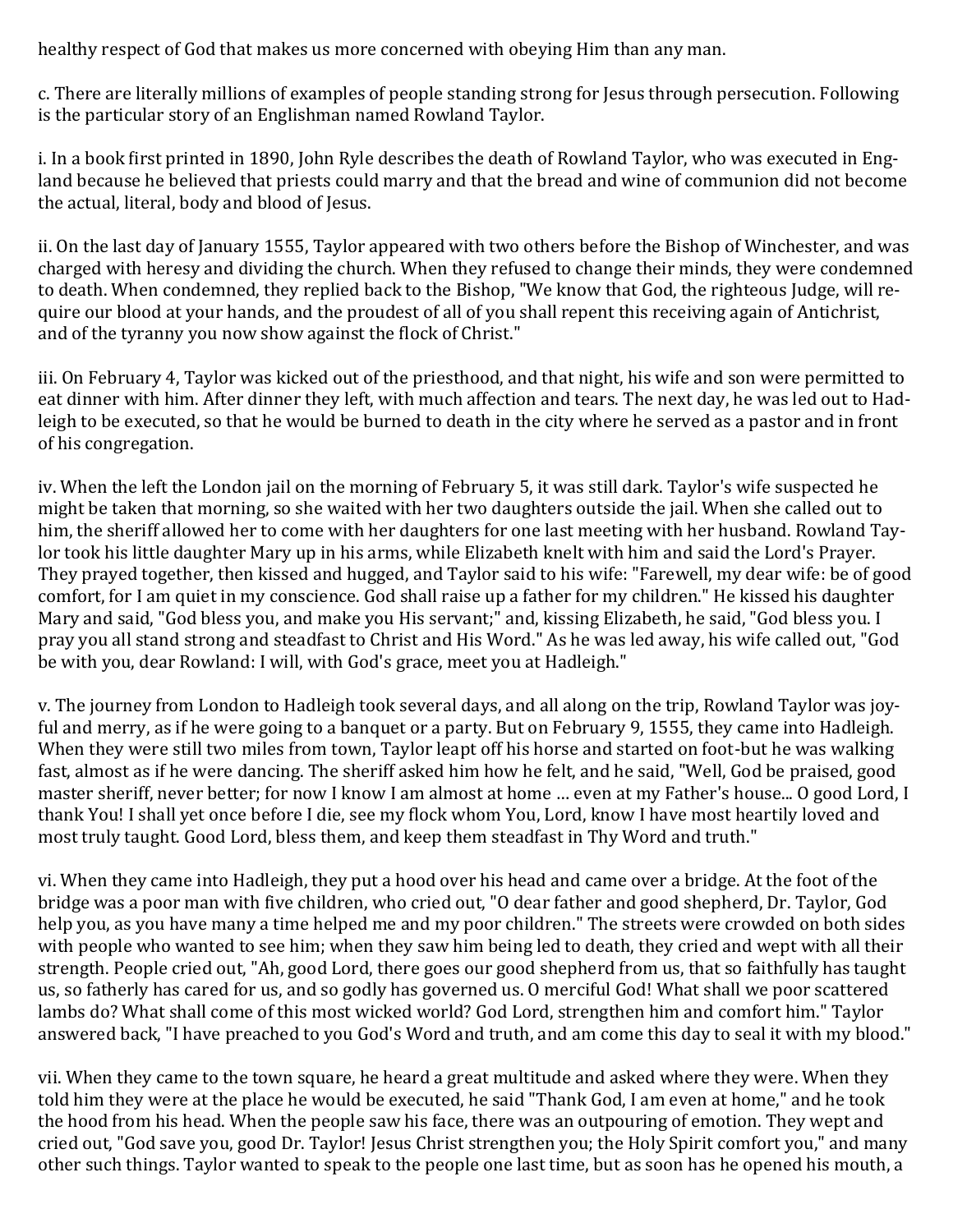guard put a spear right up to his open mouth, and made him stop.

viii. He started giving away his clothes-first his boots, then his coat and jacket, till all he had left was his pants and shirt. He then cried out with a loud voice, "Good people, I have taught you nothing but God's Holy Word, and those lessons that I have taken out of God's blessed Book, the Holy Bible; and I am come here today to seal it with my blood." But then one of the guards clubbed him over the head and said, "Is that keeping your promise of silence, you heretic?" So, seeing he could not speak, he knelt down to pray. A poor woman came to kneel beside him and pray, and the guards tried to push her away but she would not go.

ix. When he had prayed, he came to the stake he would be tied to and he kissed it, stepped into a barrel, and stood with his hands folded in prayer and his eyes towards heaven as they tied him to the stake. After some agonizing delays, they finally lit the fire, and Rowland Taylor prayed out loud: "Merciful Father of heaven, for Jesus Christ my Saviour's sake, receive my soul into Your hands." Then he stood perfectly still as the fires arose around him, without crying or moving, until a guard clubbed him on the head and his brains fell out, and his dead corpse fell into the fire. A marker was left that simply said, *1555: Dr. Taylor, in defending that which was good, at this place left his blood.*

3. (6-7) Realize your great value to God.

"Are not five sparrows sold for two copper coins? And not one of them is forgotten before God. But the very hairs of your head are all numbered. Do not fear therefore; you are of more value than many sparrows."

a. **Not one of them is forgotten before God**: If God remembers the sparrows, He isn't going to forget you-so don't lose heart. As Rowland Taylor shared in some final words to his family:

i. Before he left London to be executed, Rowland Taylor wrote his final thoughts in a book and presented them to his son: "I say to my wife and to my children, the Lord gave you unto me, and the Lord has taken me from you and you from me: blessed be the name of the Lord! I believe that they are blessed which die in the Lord. God cares for sparrows, and for the hairs of our heads. I have ever found Him more faithful and favourable than is any father or husband. Trust, therefore, in Him by means of our dear Savior Christ's merits. Believe, love, fear, and obey Him: pray to Him, for He has promised to help. Count me not dead, for I shall certainly live and never die. I go before, and you shall follow after to our long home."

b. **The very hairs of your head are all numbered**: They say that a red-head has about 90,000 hairs; a darkhaired person has about 120,000 hairs, and a blonde has about 145,000. But God knows *exactly* how many hairs you have-and if He knows that about you, He knows all the important things also!

c. **You are of more value than many sparrows**: Those who are persecuted are tempted to give in to the feeling that they are worthless and no one cares for them. But someone does care about you, a loving God in heaven.

4. (8-10) The importance of a good confession.

"Also I say to you, whoever confesses Me before men, him the Son of Man also will confess before the angels of God. But he who denies Me before men will be denied before the angels of God. And anyone who speaks a word against the Son of Man, it will be forgiven him; but to him who blasphemes against the Holy Spirit, it will not be forgiven."

a. **Whoever confesses Me before men, him the Son of Man also will confess before the angels of God**: Thousands upon thousands of Christians through the ages have met the challenge of publicly confessing Christ, no matter what the cost.